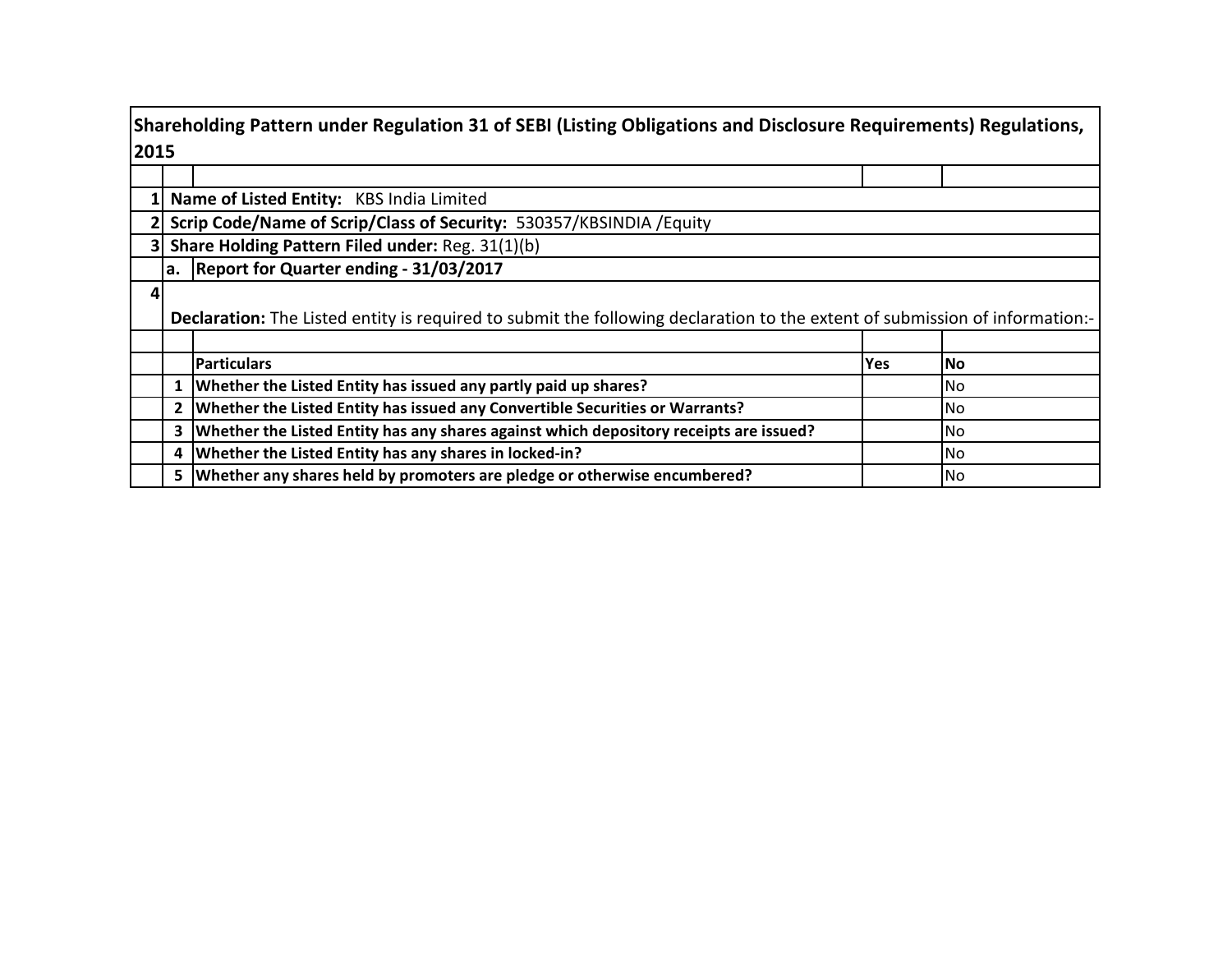|                                                                       | Table I - Summary Statement holding of specified securities |                         |                                                      |                          |                                |                                            |                                                      |                                                             |           |         |                                            |                                                             |                                                                                                |         |                                                               |           |                                                      |         |
|-----------------------------------------------------------------------|-------------------------------------------------------------|-------------------------|------------------------------------------------------|--------------------------|--------------------------------|--------------------------------------------|------------------------------------------------------|-------------------------------------------------------------|-----------|---------|--------------------------------------------|-------------------------------------------------------------|------------------------------------------------------------------------------------------------|---------|---------------------------------------------------------------|-----------|------------------------------------------------------|---------|
|                                                                       |                                                             |                         |                                                      |                          |                                |                                            |                                                      |                                                             |           |         |                                            |                                                             |                                                                                                |         |                                                               |           |                                                      |         |
| Category                                                              | Category of shareholder                                     | Nos. of<br>shareholders | No. of fully<br>paid up equity Partly<br>shares held | No. of<br>paid-up        | No. of<br>shares<br>underlying | Total nos.<br>shares held                  | Shareholdin<br>g as a % of<br>total no. of           | Number of Voting Rights held in each class of<br>securities |           |         | No. of Shares<br>Underlying<br>Outstanding | Shareholding,<br>as a %<br>assuming full                    | Number of Locked in<br>shares                                                                  |         | <b>Number of Shares</b><br>pledged or otherwise<br>encumbered |           | Number of equity<br>shares held in<br>dematerialised |         |
|                                                                       |                                                             |                         |                                                      | equity<br>shares<br>held | <b>Depository</b><br>Receipts  |                                            | shares<br>(calculated<br>as per SCRR, Class<br>1957) | No of Voting Rights<br>Equity                               | Class eg: | Total   | Total as a<br>% of<br>$(A+B+C)$            | convertible<br>securities<br>(including<br><b>Warrants)</b> | conversion of<br>convertible<br>securities (as a<br>percentage of<br>diluted share<br>capital) | No. (a) | As a % of No. (a)<br>total<br><b>Shares</b><br>held(b)        |           | As a % of<br>total<br><b>Shares</b><br>held(b)       | form    |
| (1)                                                                   | (II)                                                        | (III)                   | (IV)                                                 | (V)                      | (VI)                           | $(VII) =$<br>$(IV)+(V)+(VI)$ of $(A+B+C2)$ | (VIII)As a %                                         |                                                             |           | (IX)    |                                            | (X)                                                         | $(XI) = (VII)+(X)$<br>As a % of<br>$(A+B+C2)$                                                  | (XII)   |                                                               | (XIII)    |                                                      | (XIV)   |
| $\begin{array}{c} \text{(A)} \\ \text{(B)} \\ \text{(C)} \end{array}$ | <b>Promoter &amp; Promoter Group</b>                        |                         | 3113128                                              |                          |                                | 3113128                                    | 36.53                                                | 3113128                                                     |           | 3113128 | 36.53                                      |                                                             | 36.53                                                                                          |         | 0.00                                                          |           | 0.00                                                 | 3113128 |
|                                                                       | Public                                                      | 826                     | 5408060                                              |                          |                                | 5408060                                    | 63.47                                                | 5408060                                                     |           | 5408060 | 63.47                                      |                                                             | 63.47                                                                                          |         | 0.00                                                          | <b>NA</b> |                                                      | 5264500 |
|                                                                       | Non Promoter - Non Public                                   |                         |                                                      |                          |                                |                                            | 0.00                                                 |                                                             |           |         | 0.00                                       |                                                             | 0.00                                                                                           |         | 0.00                                                          | <b>NA</b> |                                                      |         |
| (C1)                                                                  | <b>Shares Underlying DRs</b>                                |                         |                                                      |                          |                                |                                            | 0.00                                                 |                                                             |           |         | 0.00                                       | <b>NA</b>                                                   | 0.00                                                                                           |         | 0.00                                                          | <b>NA</b> |                                                      |         |
| (C2)                                                                  | <b>Shares Held By Employee Trust</b>                        |                         |                                                      |                          |                                |                                            | 0.00                                                 |                                                             |           |         | 0.00                                       |                                                             | 0.00                                                                                           |         | 0.00                                                          | <b>NA</b> |                                                      |         |
|                                                                       | Total                                                       | 831                     | 8521188                                              |                          |                                | 8521188                                    | 100                                                  | 8521188                                                     |           | 8521188 | 100                                        |                                                             | 100                                                                                            |         | 0.00                                                          | $\Omega$  | 0.00                                                 | 8377628 |
|                                                                       |                                                             |                         |                                                      |                          |                                |                                            |                                                      |                                                             |           |         |                                            |                                                             |                                                                                                |         |                                                               |           |                                                      |         |
|                                                                       |                                                             |                         |                                                      |                          |                                |                                            |                                                      |                                                             |           |         |                                            |                                                             |                                                                                                |         |                                                               |           |                                                      |         |
|                                                                       |                                                             |                         |                                                      |                          |                                |                                            |                                                      |                                                             |           |         |                                            |                                                             |                                                                                                |         |                                                               |           |                                                      |         |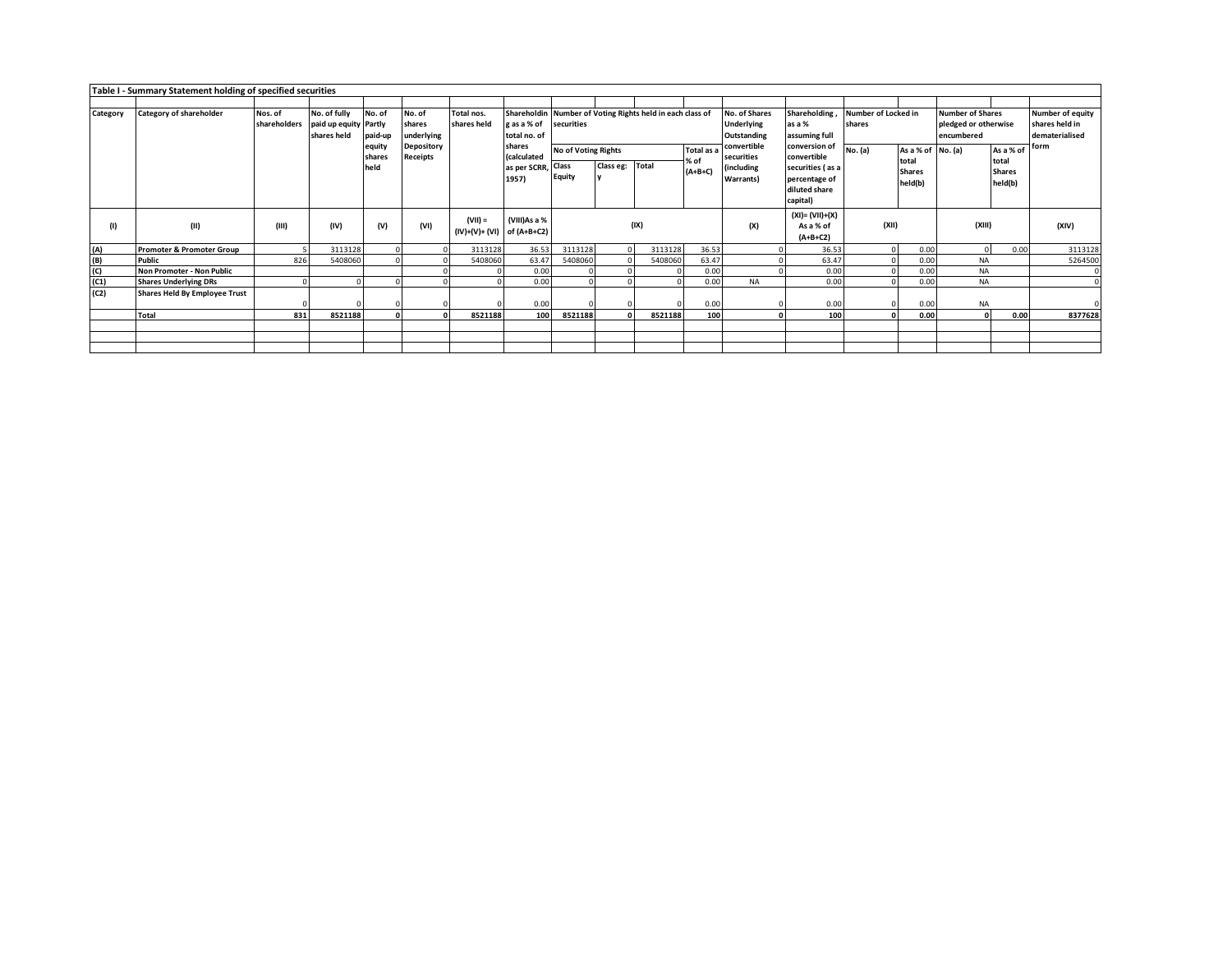| Category & Name of the<br><b>Shareholders</b>                                    | Nos. of<br>shareholders | No. of fully paid<br>up equity shares<br>held | No. of<br>Partly<br>paid-up<br>equity<br>shares<br>held | No. of<br>shares<br>underlying<br><b>Depository</b><br><b>Receipts</b> | Total nos.   | Shareholding<br>shares heldS as a % of total<br>no. of shares<br>(calculated as<br>per SCRR,<br>1957) | <b>No of Voting Rights</b><br>Class<br><b>Equity</b> | Class eg: y  | Number of Voting Rights held in each class of securities<br><b>Total</b> | Total as a %<br>$of (A+B+C)$ | No. of Shares<br><b>Underlying</b><br>Outstanding<br>convertible<br>securities<br>(including<br><b>Warrants)</b> | Shareholding, as a %<br>assuming full<br>conversion of<br>convertible securities No. (a)<br>(as a percentage of<br>diluted share capital) | Number of Locked in<br>shares<br>As a % of No. (a)<br>total<br><b>Shares</b><br>held(b) |      |              | <b>Number of Shares</b><br>encumbered<br>As a % of<br>total<br><b>Shares</b><br>held(b) | <b>Number of</b><br>pledged or otherwise equity shares<br>held in<br>dematerialise<br>d form |
|----------------------------------------------------------------------------------|-------------------------|-----------------------------------------------|---------------------------------------------------------|------------------------------------------------------------------------|--------------|-------------------------------------------------------------------------------------------------------|------------------------------------------------------|--------------|--------------------------------------------------------------------------|------------------------------|------------------------------------------------------------------------------------------------------------------|-------------------------------------------------------------------------------------------------------------------------------------------|-----------------------------------------------------------------------------------------|------|--------------|-----------------------------------------------------------------------------------------|----------------------------------------------------------------------------------------------|
| Indian                                                                           |                         |                                               |                                                         |                                                                        |              |                                                                                                       |                                                      |              |                                                                          |                              |                                                                                                                  |                                                                                                                                           |                                                                                         |      |              |                                                                                         |                                                                                              |
| Individuals / Hindu Undivided                                                    |                         |                                               |                                                         |                                                                        |              |                                                                                                       |                                                      |              |                                                                          |                              |                                                                                                                  |                                                                                                                                           |                                                                                         |      |              |                                                                                         |                                                                                              |
| Family                                                                           |                         | 3113128                                       |                                                         | $\Omega$                                                               | 3113128      | 36.53                                                                                                 | 3113128                                              |              | 3113128                                                                  | 36.53                        | n                                                                                                                | 36.53                                                                                                                                     | $\Omega$                                                                                | 0.00 | $\Omega$     | 0.00                                                                                    | 3113128                                                                                      |
| Tushar Suresh Shah                                                               |                         | 2209688                                       | $\Omega$                                                |                                                                        | 2209688      | 25.93                                                                                                 | 2209688                                              | $\Omega$     | 2209688                                                                  | 25.93                        | $\Omega$                                                                                                         | 25.93                                                                                                                                     | $\Omega$                                                                                | 0.00 | $\mathbf 0$  | 0.00                                                                                    | 2209688                                                                                      |
| Madhu Suresh Shah                                                                |                         | 881220                                        |                                                         |                                                                        | 881220       | 10.34                                                                                                 | 881220                                               | n            | 881220                                                                   | 10.34                        | $\Omega$                                                                                                         | 10.34                                                                                                                                     | $\Omega$                                                                                | 0.00 | $\mathbf 0$  | 0.00                                                                                    | 881220                                                                                       |
| Tanya Tushar Shah                                                                |                         | 20000                                         |                                                         |                                                                        | 20000        | 0.23                                                                                                  | 20000                                                | $\Omega$     | 20000                                                                    | 0.23                         | $\Omega$                                                                                                         | 0.23                                                                                                                                      | C                                                                                       | 0.00 | $\mathbf 0$  | 0.00                                                                                    | 20000                                                                                        |
| Namita Tushar Shah                                                               |                         | 1120                                          |                                                         |                                                                        | 1120         | 0.01                                                                                                  | 1120                                                 | $\Omega$     | 1120                                                                     | 0.01                         | $\Omega$                                                                                                         | 0.01                                                                                                                                      | $\Omega$                                                                                | 0.00 | $\mathbf{0}$ | 0.00                                                                                    | 1120                                                                                         |
| <b>Tanay Tushar Shah</b>                                                         |                         | 1100                                          |                                                         |                                                                        | 1100         | 0.01                                                                                                  | 1100                                                 | $\Omega$     | 1100                                                                     | 0.01                         | $\Omega$                                                                                                         | 0.01                                                                                                                                      | $\Omega$                                                                                | 0.00 | $\Omega$     | 0.00                                                                                    | 1100                                                                                         |
| <b>Central Government / State</b><br>Government(s)                               |                         |                                               |                                                         | $\Omega$                                                               |              | 0.00                                                                                                  |                                                      |              |                                                                          | 0.00                         | n                                                                                                                | 0.00                                                                                                                                      | O                                                                                       | 0.00 | $\Omega$     | 0.00                                                                                    |                                                                                              |
| <b>Financial Institutions / Banks</b>                                            |                         | $\Omega$                                      |                                                         | $\mathbf{r}$                                                           |              | 0.00                                                                                                  |                                                      |              |                                                                          | 0.00                         |                                                                                                                  | 0.00                                                                                                                                      |                                                                                         | 0.00 | $\Omega$     | 0.00                                                                                    |                                                                                              |
| Any Other (Specify)                                                              |                         |                                               |                                                         |                                                                        |              | 0.00                                                                                                  |                                                      | $\Omega$     |                                                                          | 0.00                         | $\mathbf{r}$                                                                                                     | 0.00                                                                                                                                      |                                                                                         | 0.00 | $\Omega$     | 0.00                                                                                    |                                                                                              |
| Sub Total (A)(1)                                                                 |                         | 3113128                                       |                                                         |                                                                        | 3113128      | 36.53                                                                                                 | 3113128                                              |              | 3113128                                                                  | 36.53                        | $\mathbf{r}$                                                                                                     | 36.53                                                                                                                                     |                                                                                         | 0.00 | $\Omega$     | 0.00                                                                                    | 3113128                                                                                      |
| Foreign                                                                          |                         |                                               |                                                         |                                                                        |              |                                                                                                       |                                                      |              |                                                                          |                              |                                                                                                                  |                                                                                                                                           |                                                                                         |      |              |                                                                                         |                                                                                              |
| <b>Individuals (Non-Resident</b><br><b>Individuals / Foreign</b><br>Individuals) |                         | 0                                             |                                                         | $\Omega$                                                               |              | 0.00                                                                                                  |                                                      |              |                                                                          | 0.00                         | n                                                                                                                | 0.00                                                                                                                                      | $\Omega$                                                                                | 0.00 | 0            | 0.00                                                                                    |                                                                                              |
| Government                                                                       |                         | $\Omega$                                      |                                                         | $\Omega$                                                               | $\Omega$     | 0.00                                                                                                  | $\Omega$                                             | $\mathbf{r}$ | $\Omega$                                                                 | 0.00                         | $\Omega$                                                                                                         | 0.00                                                                                                                                      | $\sqrt{2}$                                                                              | 0.00 | $\mathbf{0}$ | 0.00                                                                                    |                                                                                              |
| <b>Institutions</b>                                                              |                         | $\mathbf{0}$                                  |                                                         | $\sqrt{ }$                                                             | $\Omega$     | 0.00                                                                                                  | $\Omega$                                             | n            | $\Omega$                                                                 | 0.00                         | <sub>0</sub>                                                                                                     | 0.00                                                                                                                                      | $\Omega$                                                                                | 0.00 | $\mathbf{0}$ | 0.00                                                                                    |                                                                                              |
| <b>Foreign Portfolio Investor</b>                                                |                         | $\mathbf{0}$                                  |                                                         |                                                                        | $\mathbf{r}$ | 0.00                                                                                                  | $\Omega$                                             | n            | $\Omega$                                                                 | 0.00                         | <b>n</b>                                                                                                         | 0.00                                                                                                                                      |                                                                                         | 0.00 | 0            | 0.00                                                                                    |                                                                                              |
| Any Other (Specify)                                                              |                         | $\Omega$                                      |                                                         |                                                                        | $\Omega$     | 0.00                                                                                                  | $\mathbf{r}$                                         | n            | $\Omega$                                                                 | 0.00                         | $\mathbf{r}$                                                                                                     | 0.00                                                                                                                                      |                                                                                         | 0.00 | $\Omega$     | 0.00                                                                                    |                                                                                              |
| Sub Total (A)(2)                                                                 |                         | $\Omega$                                      |                                                         | $\Omega$                                                               | $\mathbf{r}$ | 0.00                                                                                                  | $\mathbf{0}$                                         | $\mathbf{r}$ | $\mathbf{r}$                                                             | 0.00                         | 0                                                                                                                | 0.00                                                                                                                                      | $\Omega$                                                                                | 0.00 | $\Omega$     | 0.00                                                                                    |                                                                                              |
| <b>Total Shareholding Of</b><br><b>Promoter And Promoter Group</b>               |                         |                                               |                                                         |                                                                        |              |                                                                                                       |                                                      |              |                                                                          |                              |                                                                                                                  |                                                                                                                                           |                                                                                         |      |              |                                                                                         |                                                                                              |
| $(A)=(A)(1)+(A)(2)$                                                              |                         | 3113128                                       | n                                                       | $\Omega$                                                               | 3113128      | 36.53                                                                                                 | 3113128                                              | n            | 3113128                                                                  | 36.53                        | $\Omega$                                                                                                         | 36.53                                                                                                                                     | $\Omega$                                                                                | 0.00 | $\Omega$     | 0.00                                                                                    | 3113128                                                                                      |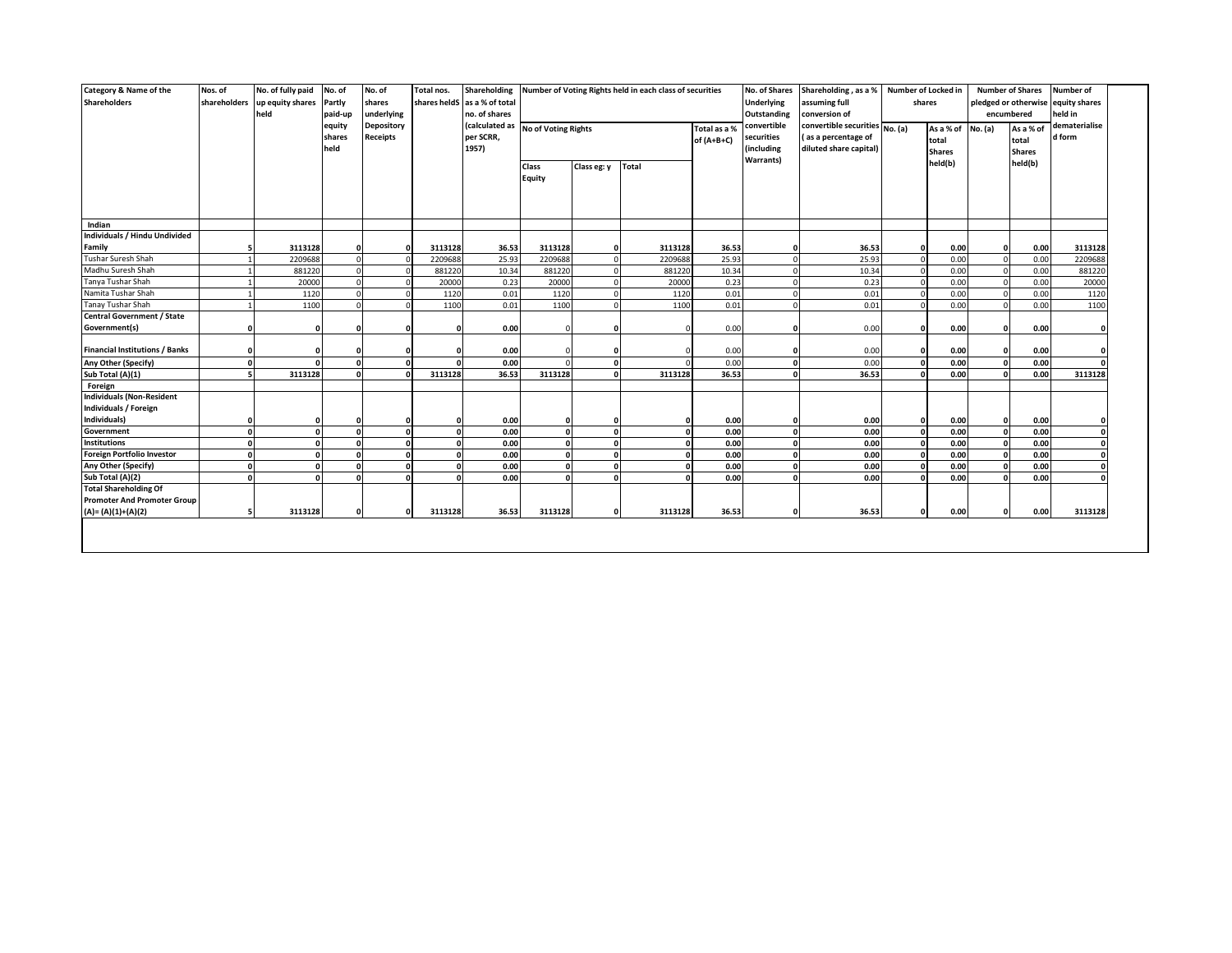|            | <b>KBS India Limited</b>                                                      |                          |                                               |                                                 |                                                       |                            |                                                                                       |                   |                                             |                                                          |                              |                         |                                                                                                                             |                        |                                   |                                                     |                                                                     |  |
|------------|-------------------------------------------------------------------------------|--------------------------|-----------------------------------------------|-------------------------------------------------|-------------------------------------------------------|----------------------------|---------------------------------------------------------------------------------------|-------------------|---------------------------------------------|----------------------------------------------------------|------------------------------|-------------------------|-----------------------------------------------------------------------------------------------------------------------------|------------------------|-----------------------------------|-----------------------------------------------------|---------------------------------------------------------------------|--|
|            | Table III - Statement showing shareholding pattern of the Public shareholder  |                          |                                               |                                                 |                                                       |                            |                                                                                       |                   |                                             |                                                          |                              |                         |                                                                                                                             |                        |                                   |                                                     |                                                                     |  |
|            |                                                                               |                          |                                               |                                                 |                                                       |                            |                                                                                       | No. of Shares     |                                             |                                                          |                              |                         |                                                                                                                             |                        |                                   |                                                     |                                                                     |  |
|            | Sr. No. Category & Name of shareholders                                       | Nos. of<br>shareholders  | No. of fully paid<br>up equity shares<br>held | No. of Partly paid-<br>up equity shares<br>held | No. of shares<br>underlying<br>Depository<br>Receipts | Total nos. shares<br>heldS | Shareholding as a<br>% of total no. of<br>shares (calculatec<br>as per SCRR,<br>1957) |                   |                                             | Number of Voting Rights held in each class of securities |                              |                         | Shareholding, as<br>a % assuming full<br>conversion of<br>convertible<br>securities (as a<br>percentage of<br>diluted share |                        | Number of Locked in shares        | Number of Shares pledged or<br>otherwise encumbered | <b>Number of equity</b><br>shares held in<br>dematerialised<br>form |  |
|            |                                                                               |                          |                                               |                                                 |                                                       |                            |                                                                                       |                   | No of Voting Rights<br>Class<br>Class eg: y |                                                          | Total as a % of<br>$(A+B+C)$ | (including<br>Warrants) |                                                                                                                             | No. (a)                | As a % of total<br>Shares held(b) | No. (a)<br>As a % of total<br>Shares held(b)        |                                                                     |  |
|            |                                                                               |                          |                                               |                                                 |                                                       |                            |                                                                                       |                   |                                             |                                                          |                              |                         | capital)                                                                                                                    |                        |                                   |                                                     |                                                                     |  |
|            |                                                                               |                          |                                               |                                                 |                                                       |                            |                                                                                       | Equity            |                                             |                                                          |                              |                         |                                                                                                                             |                        |                                   |                                                     |                                                                     |  |
|            |                                                                               |                          |                                               |                                                 |                                                       |                            |                                                                                       |                   |                                             |                                                          |                              |                         |                                                                                                                             |                        |                                   |                                                     |                                                                     |  |
|            |                                                                               |                          |                                               |                                                 |                                                       |                            |                                                                                       |                   |                                             |                                                          |                              |                         |                                                                                                                             |                        |                                   |                                                     |                                                                     |  |
|            |                                                                               |                          |                                               |                                                 |                                                       |                            |                                                                                       |                   |                                             |                                                          |                              |                         |                                                                                                                             |                        |                                   |                                                     |                                                                     |  |
|            | Institutions                                                                  |                          |                                               |                                                 |                                                       |                            |                                                                                       |                   |                                             |                                                          |                              |                         |                                                                                                                             |                        |                                   |                                                     |                                                                     |  |
| (a)<br>(b) | <b>Mutual Fund</b><br><b>Venture Capital Funds</b>                            | $\sqrt{2}$<br>$\sqrt{2}$ | $\Omega$                                      | n<br>$\Omega$                                   | $\mathbf{o}$                                          | n<br>$\sqrt{2}$            | 0.00<br>0.00                                                                          | $\sqrt{2}$        |                                             |                                                          | 0.00<br>0.00                 | $\Omega$                | 0.00<br>0.00                                                                                                                | $\sqrt{2}$<br>$\Omega$ | 0.00<br>0.00                      | <b>NA</b><br><b>NA</b>                              | $\sqrt{2}$                                                          |  |
| (c)        | <b>Alternate Investment Funds</b>                                             | $\Omega$                 | $\Omega$                                      | $\Omega$                                        | $\mathbf{o}$                                          | $\sqrt{2}$                 | 0.00                                                                                  | n                 | $\Omega$                                    |                                                          | 0.00                         | $\sqrt{2}$              | 0.00                                                                                                                        | $\mathbf{o}$           | 0.00                              | <b>NA</b>                                           | $\sqrt{2}$                                                          |  |
|            |                                                                               |                          |                                               |                                                 |                                                       |                            |                                                                                       |                   |                                             |                                                          |                              |                         |                                                                                                                             |                        |                                   |                                                     |                                                                     |  |
| (d)<br>(e) | <b>Foreign Venture Capital Investors</b><br><b>Foreign Portfolio Investor</b> |                          |                                               |                                                 |                                                       |                            | 0.00<br>0.00                                                                          |                   |                                             |                                                          | 0.00<br>0.00                 |                         | 0.00<br>0.00                                                                                                                |                        | 0.00<br>0.00                      | <b>NA</b><br><b>NA</b>                              |                                                                     |  |
| (f)        | <b>Financial Institutions / Banks</b>                                         | $\sqrt{2}$               |                                               |                                                 |                                                       |                            | 0.00                                                                                  |                   |                                             |                                                          | 0.00                         |                         | 0.00                                                                                                                        | $\sqrt{2}$             | 0.00                              | <b>NA</b>                                           |                                                                     |  |
| (g)        | <b>Insurance Companies</b>                                                    | $\sqrt{2}$               | $\sqrt{2}$                                    | $\sqrt{2}$                                      |                                                       |                            | 0.00                                                                                  |                   |                                             |                                                          | 0.00                         |                         | 0.00                                                                                                                        | $\Omega$               | 0.00                              | <b>NA</b>                                           |                                                                     |  |
|            |                                                                               |                          |                                               |                                                 |                                                       |                            |                                                                                       |                   |                                             |                                                          |                              |                         |                                                                                                                             |                        |                                   | <b>NA</b>                                           |                                                                     |  |
| (h)<br>(i) | <b>Provident Funds/ Pension Funds</b><br>Any Other (Specify)                  |                          |                                               |                                                 |                                                       |                            | 0.01<br>0.00                                                                          |                   |                                             |                                                          | 0.00<br>0.00                 |                         | 0.00<br>0.00                                                                                                                |                        | 0.00<br>0.00                      | <b>NA</b>                                           |                                                                     |  |
|            | <b>Foreign Institutional Investors</b>                                        |                          |                                               |                                                 |                                                       |                            | 0.00                                                                                  |                   |                                             |                                                          | 0.00                         |                         | 0.00                                                                                                                        |                        | 0.00                              | <b>NA</b>                                           |                                                                     |  |
|            |                                                                               |                          |                                               |                                                 |                                                       |                            | 0.00                                                                                  |                   |                                             |                                                          | 0.00                         |                         | 0.00                                                                                                                        |                        | 0.00                              | <b>NA</b>                                           |                                                                     |  |
|            | Sub Total (B)(1)                                                              | c                        |                                               | $\sqrt{2}$                                      | $\sqrt{2}$                                            | $\sqrt{2}$                 | 0.00                                                                                  |                   | $\sqrt{2}$                                  |                                                          | 0.00                         |                         | 0.00                                                                                                                        | $\sqrt{2}$             | 0.00                              | <b>NA</b>                                           |                                                                     |  |
|            | <b>Central Government/ State</b>                                              |                          |                                               |                                                 |                                                       |                            |                                                                                       |                   |                                             |                                                          |                              |                         |                                                                                                                             |                        |                                   |                                                     |                                                                     |  |
|            | Government(s)/ President of India                                             |                          |                                               |                                                 |                                                       |                            | 0.00                                                                                  |                   |                                             |                                                          | 0.00                         |                         | 0.00                                                                                                                        |                        | 0.00                              | <b>NA</b>                                           |                                                                     |  |
|            | Sub Total (B)(2)<br>Non-Institutions                                          |                          |                                               |                                                 |                                                       |                            | 0.00                                                                                  |                   |                                             |                                                          | 0.00                         |                         | 0.00                                                                                                                        |                        | 0.00                              | <b>NA</b>                                           |                                                                     |  |
| (a)        | Individuals                                                                   | 774                      | 4005870                                       | $\sqrt{2}$                                      | $\sqrt{2}$                                            | 4005870                    | 47.01                                                                                 | 4005870           | $\sqrt{2}$                                  | 4005870                                                  | 47.01                        |                         | 47.01                                                                                                                       |                        | 0.00                              | <b>NA</b>                                           | 3862410                                                             |  |
|            | i. Individual shareholders holding                                            |                          |                                               |                                                 |                                                       |                            |                                                                                       |                   |                                             |                                                          |                              |                         |                                                                                                                             |                        |                                   |                                                     |                                                                     |  |
|            | nominal share capital up to Rs. 2<br>lakhs.                                   | 752                      | 878735                                        |                                                 |                                                       | 878735                     | 10.31                                                                                 | 878735            |                                             | 878735                                                   | 10.31                        |                         | 10.31                                                                                                                       |                        | 0.00                              | <b>NA</b>                                           | 760275                                                              |  |
|            | ii. Individual shareholders holding                                           |                          |                                               |                                                 |                                                       |                            |                                                                                       |                   |                                             |                                                          |                              |                         |                                                                                                                             |                        |                                   |                                                     |                                                                     |  |
|            | nominal share capital in excess of                                            |                          |                                               |                                                 |                                                       |                            |                                                                                       |                   |                                             |                                                          |                              |                         |                                                                                                                             |                        |                                   |                                                     |                                                                     |  |
|            | Rs. 2 lakhs.                                                                  | 22                       | 3127135<br>432149                             | $\Omega$                                        |                                                       | 3127135<br>432149          | 36.70                                                                                 | 3127135<br>432149 |                                             | 3127135<br>432149                                        | 36.70<br>5.07                |                         | 36.70                                                                                                                       |                        | 0.00<br>0.00                      | <b>NA</b>                                           | 3102135<br>432149                                                   |  |
|            | Bhavana Mukesh Motasha<br>Kalavati Suresh Kanakia                             |                          | 453278                                        |                                                 |                                                       | 45327                      | 5.07<br>5.32                                                                          | 453278            |                                             | 453278                                                   | 5.32                         |                         | 5.07<br>5.32                                                                                                                |                        | 0.00                              | <b>NA</b><br><b>NA</b>                              | 453278                                                              |  |
|            | Sandeep P Shah                                                                |                          | 432143                                        |                                                 |                                                       | 43214                      | 5.07                                                                                  | 432143            |                                             | 432143                                                   | 5.07                         |                         | 5.07                                                                                                                        |                        | 0.00                              | <b>NA</b>                                           | 432143                                                              |  |
|            | Vaishali Jignesh Kanakia                                                      |                          | 137218                                        |                                                 |                                                       | 13721                      | 1.61                                                                                  | 137218            |                                             | 13721                                                    | 1.61                         |                         | 1.61                                                                                                                        |                        | 0.00                              | <b>NA</b>                                           | 13721                                                               |  |
| (b)        | ogesh H Chandawala<br><b>NBFCs registered with RBI</b>                        | $\mathbf{0}$             | 1047769                                       |                                                 | $\sqrt{2}$                                            | 1047769                    | 12.30<br>0.00                                                                         | 1047769           |                                             | 104776                                                   | 12.30<br>0.00                |                         | 12.30<br>0.00                                                                                                               |                        | 0.00<br>0.00                      | <b>NA</b><br><b>NA</b>                              | 1047769                                                             |  |
|            | <b>Employee Trusts</b>                                                        |                          | $\sqrt{2}$                                    |                                                 |                                                       |                            | 0.00                                                                                  |                   |                                             |                                                          | 0.00                         |                         | 0.00                                                                                                                        |                        | 0.00                              | <b>NA</b>                                           |                                                                     |  |
|            | <b>Overseas Depositories (holding DRs)</b>                                    |                          |                                               |                                                 |                                                       |                            |                                                                                       |                   |                                             |                                                          |                              |                         |                                                                                                                             |                        |                                   |                                                     |                                                                     |  |
|            | (balancing figure)                                                            | 52                       |                                               |                                                 |                                                       |                            | 0.00                                                                                  |                   |                                             |                                                          | 0.00                         |                         | 0.00                                                                                                                        |                        | 0.00                              | <b>NA</b>                                           |                                                                     |  |
|            | Any Other (Specify)<br><b>Directors &amp; Directors Relatives</b>             |                          | 1402190<br>900000                             |                                                 |                                                       | 1402190<br>900000          | 16.46<br>10.56                                                                        | 1402190<br>900000 |                                             | 1402190<br>900000                                        | 16.46<br>10.56               |                         | 16.46<br>10.56                                                                                                              |                        | 0.00<br>0.00                      | <b>NA</b><br><b>NA</b>                              | 1402090<br>900000                                                   |  |
|            | Ketan Babulal Shah                                                            |                          | 900000                                        |                                                 |                                                       | 900000                     | 10.56                                                                                 | 900000            |                                             | 900000                                                   | 10.56                        |                         | 10.56                                                                                                                       |                        | 0.00                              | <b>NA</b>                                           | 900000                                                              |  |
|            | <b>Hindu Undivided Family</b>                                                 | 19                       | 319153                                        |                                                 |                                                       | 319153                     | 3.75                                                                                  | 319153            |                                             | 319153                                                   | 3.75                         |                         | 3.75                                                                                                                        |                        | 0.00                              | <b>NA</b>                                           | 319153                                                              |  |
|            | Manoj Bhimshi Gala                                                            |                          | 186430                                        |                                                 |                                                       | 186430                     | 2.19                                                                                  | 186430            |                                             | 186430                                                   | 2.19                         |                         | 2.19                                                                                                                        |                        | 0.00                              | NA                                                  | 186430                                                              |  |
|            |                                                                               |                          |                                               |                                                 |                                                       |                            |                                                                                       |                   |                                             |                                                          |                              |                         |                                                                                                                             |                        |                                   |                                                     |                                                                     |  |
|            | <b>Non Resident Indians (Repat)</b>                                           | $\overline{11}$          | 35829                                         |                                                 |                                                       | 35829                      | 0.42                                                                                  | 35829             |                                             | 35829<br>75608                                           | 0.42                         |                         | 0.42                                                                                                                        |                        | 0.00                              | <b>NA</b>                                           | 35829                                                               |  |
|            | <b>Clearing Member</b><br><b>Bodies Corporate</b>                             | 19                       | 75608<br>71600                                |                                                 |                                                       | 75608<br>71600             | 0.89<br>0.84                                                                          | 75608<br>71600    |                                             | 71600                                                    | 0.89<br>0.84                 |                         | 0.89<br>0.84                                                                                                                |                        | 0.00<br>0.00                      | <b>NA</b><br><b>NA</b>                              | 75608<br>71500                                                      |  |
|            | Sub Total (B)(3)                                                              | 826                      | 5408060                                       | $\sqrt{2}$                                      |                                                       | 5408060                    | 63.47                                                                                 | 5408060           |                                             | 5408060                                                  | 63.47                        |                         | 63.47                                                                                                                       |                        | 0.00                              | <b>NA</b>                                           | 5264500                                                             |  |
|            | Total Public Shareholding (B)=<br>$(B)(1)+(B)(2)+(B)(3)$                      | 826                      | 5408060                                       |                                                 |                                                       | 5408060                    | 63.47                                                                                 | 5408060           |                                             | 5408060                                                  | 63.47                        |                         | 63.47                                                                                                                       |                        | 0.00                              | <b>NA</b>                                           | 5264500                                                             |  |
|            |                                                                               |                          |                                               |                                                 |                                                       |                            |                                                                                       |                   |                                             |                                                          |                              |                         |                                                                                                                             |                        |                                   |                                                     |                                                                     |  |
|            |                                                                               |                          |                                               |                                                 |                                                       |                            |                                                                                       |                   |                                             |                                                          |                              |                         |                                                                                                                             |                        |                                   |                                                     |                                                                     |  |